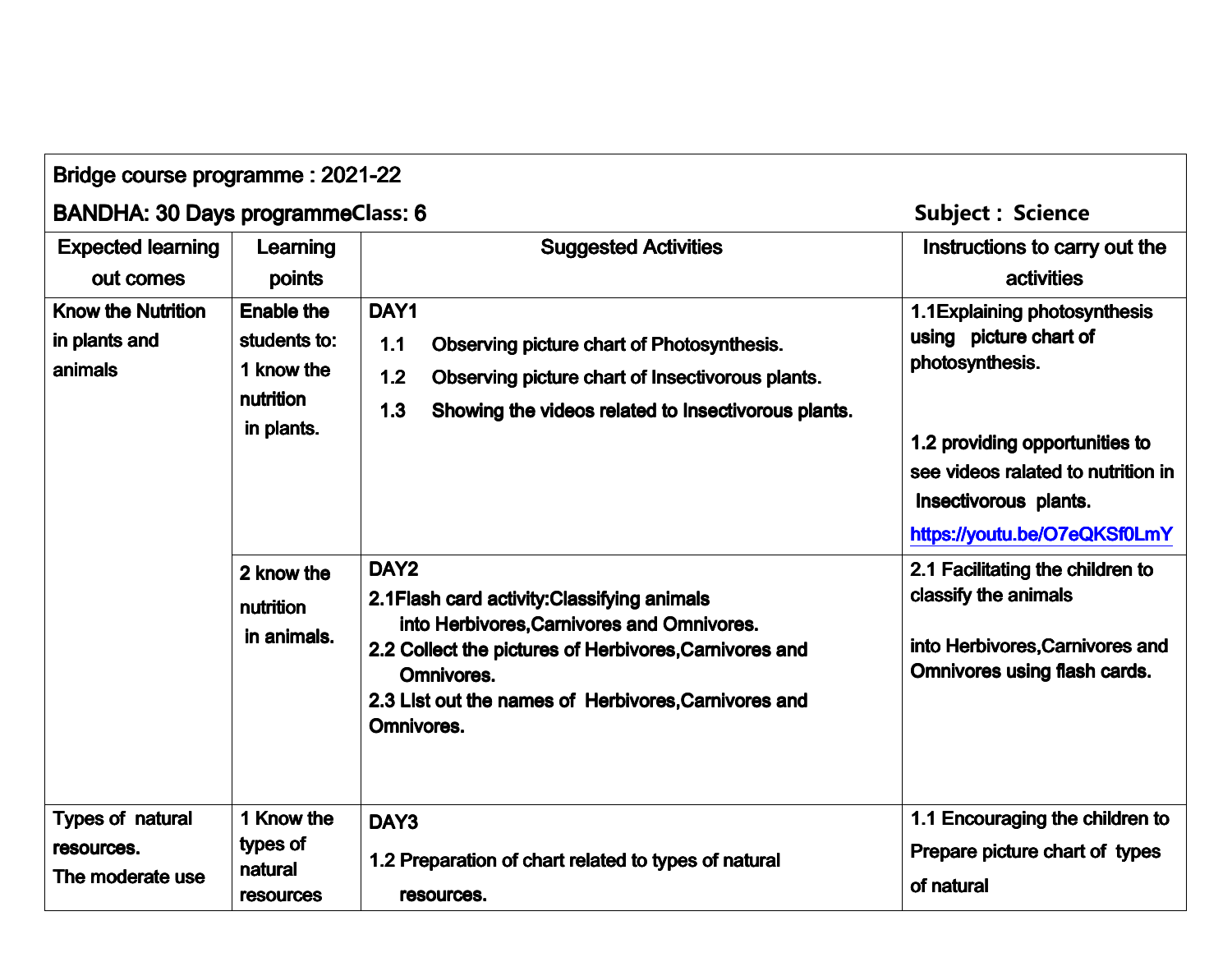| of natural resources<br>and the<br>conservation of<br>natural resources.                                                  | and<br>realises the<br>moderate<br>use of<br>natural<br>resources.                                             | 1.2 Discussion on natural resources.<br>1.3Showing the videos related to the moderate use of<br>natural resources.                                                                                                                                     | resources.<br>1.3Providing opportunities to<br>see video related to the<br>moderate use of<br>natural resources.                                                                      |
|---------------------------------------------------------------------------------------------------------------------------|----------------------------------------------------------------------------------------------------------------|--------------------------------------------------------------------------------------------------------------------------------------------------------------------------------------------------------------------------------------------------------|---------------------------------------------------------------------------------------------------------------------------------------------------------------------------------------|
|                                                                                                                           | $\mathbf{2}$<br><b>Explain</b><br>the<br>importan<br>ce of<br>conserva<br>tion of<br>natural<br>resource<br>S. | DAY4<br>21. Discussion on importance of conservation of<br>natural resources.<br>repartion of display chart related P2.2 to conservation<br>ofnatural resources.<br>2.3 Small role play related to importance of<br>conservation of natural resources. | 2.2Guiding the children<br>todiscuss the<br>importance of conservation of<br>natural resources.                                                                                       |
| Charecteristics of<br>living and non living<br>things.<br><b>Explain the</b><br>interdependence of<br>plants and animals. | 1 Know the<br>important<br>charecteristic<br>s of<br>living and<br>non<br>living things.                       | DAY <sub>5</sub><br>1.1 Group o n discussion charecteristics of living<br>and non living things.<br>1.2 List out the important charecteristics of living<br>and non living things.<br>1.3 Showing the videos related to the charecteristics            | 1.1 Guiding the children to<br>discuss the charecteristics of<br>living<br>and non living things.<br>1.2 Fecilitating the children to<br>List out the important<br>charecteristics of |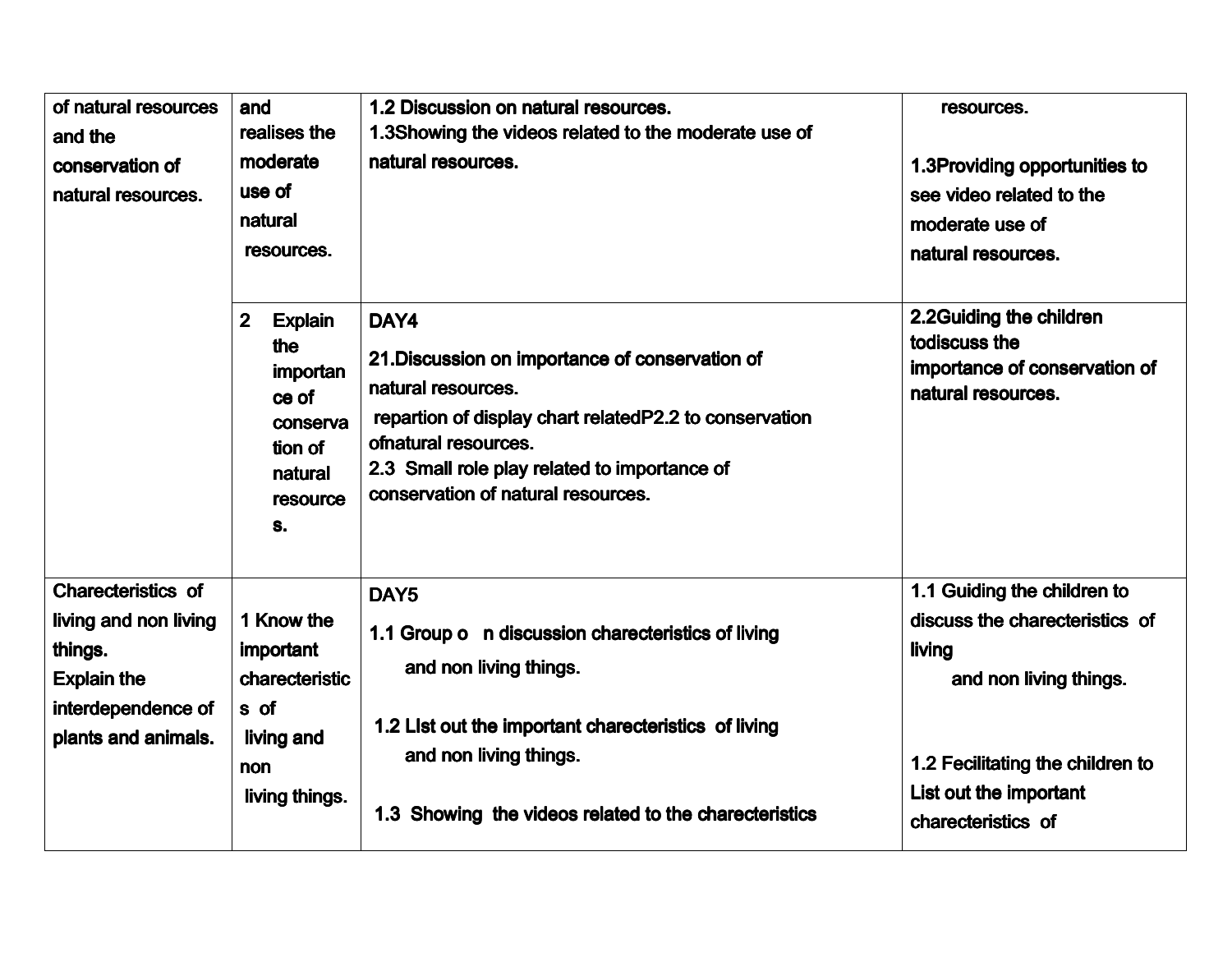|                                                                                                                                                       |                                                                                                                          | of living and non living things.                                                                                                                                                                                                                                            | living and non living things.                                                                                                                                                                                              |
|-------------------------------------------------------------------------------------------------------------------------------------------------------|--------------------------------------------------------------------------------------------------------------------------|-----------------------------------------------------------------------------------------------------------------------------------------------------------------------------------------------------------------------------------------------------------------------------|----------------------------------------------------------------------------------------------------------------------------------------------------------------------------------------------------------------------------|
|                                                                                                                                                       |                                                                                                                          | 1,4 Picture collection on living and non living things.                                                                                                                                                                                                                     |                                                                                                                                                                                                                            |
|                                                                                                                                                       | 2. Explain<br>the<br>interdepende<br>nce<br>of plants and<br>animals.                                                    | DAY <sub>6</sub><br>2.1 related chart picture Prepartion of<br>interdependence of plants and animals.<br>2.2 Discussion on interdependence of plants and<br>animals.<br>2.3Essay writting on interdependence of plants and<br>animals.                                      | 2.1 Encouraging the children to<br>give presentation on<br>interdependence of<br>plants and animal in two groups[<br>named as plants and animals].                                                                         |
| <b>Forms of</b><br>$\mathbf{3}$<br>matter:solids<br>,liquids.gases.<br><b>Classify the</b><br>matter into<br>elements, compo<br>unds and<br>mixtures. | <b>Classify</b><br>1<br>the matter<br>as<br>solid, liqui<br>dsand<br>gases<br>dependin<br>g on their<br><b>Charecter</b> | DAY7<br>1.1 Discussion on Charecteristics of solids, liquids,<br>gases.<br>2,2 Demonstration on classifying solids, liquids, gases.<br>2.3 Preparation of model: Arrangement of particles in<br>solids, liquids, gases.<br>2.4Diagram writting: Arrangement of particles in | 1.1 Helping the children to<br>Classify the given material as<br>solids, liquids<br>and gasesEx:<br>stone, water, oxygen etc.<br>1.3 Guiding the children to<br>prepare model related to<br>arrangement of<br>particles in |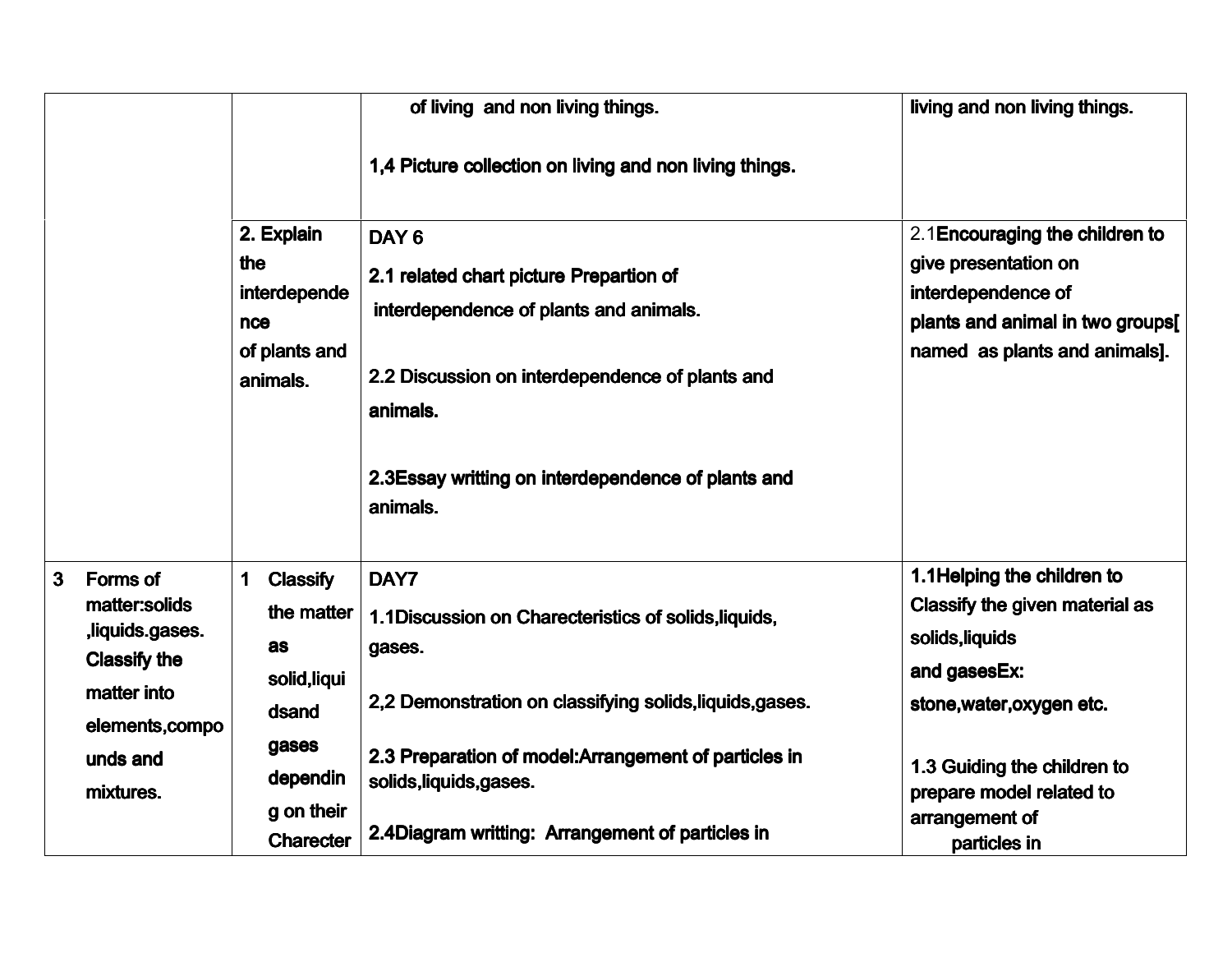|              | istics.                                                                              | solids, liquids, gases.                                                                                                                                                                                | solids, liquids, gases. using small<br>thermocol balls.                                                                    |
|--------------|--------------------------------------------------------------------------------------|--------------------------------------------------------------------------------------------------------------------------------------------------------------------------------------------------------|----------------------------------------------------------------------------------------------------------------------------|
|              |                                                                                      | DAY <sub>8</sub>                                                                                                                                                                                       | 2.1 Activity: Identifying the                                                                                              |
| $\mathbf{2}$ | <b>Classify</b><br>the matter<br>into<br>elements,<br>compoun<br>ds and<br>mixtures. | 2.1 Activity: Memory test.<br>2.2Preparation of table containing elements, compounds and<br>mixtures.<br>2.3 Activity: Classify the matter into elements,<br>compounds and mixtures using flash cards. | elements, compounds and<br>mixtures.<br>Ex: vinegar, water, washing<br>soda, copper wire, soil, air, iron<br>rod etc.      |
| 3            | <b>Recognis</b><br>e the<br>difference<br>between<br>compoun<br>ds and<br>mixtures.  | DAY9<br>3.1 Group discussion.<br>3.2List out the differences between compounds and<br>mixtures.<br>3.3 Group discussion on differences between<br>compounds and mixtures.                              | 3.1 Group discussion on<br>differences between<br>compounds and<br>mixtures and encouraging the<br>children to present it. |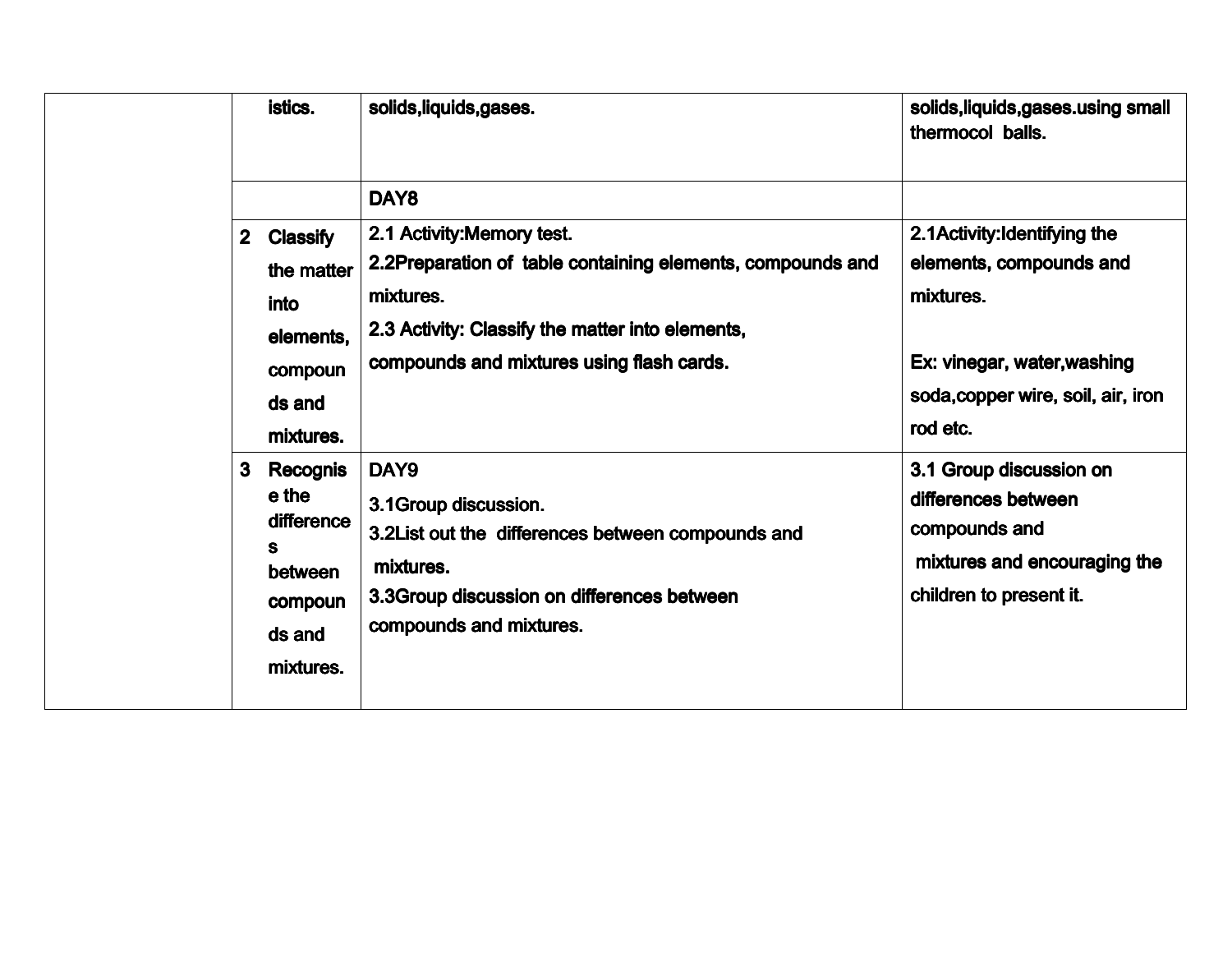| Know about the<br>sources and uses of<br>water.<br><b>Know the</b><br>importance of<br>conservation<br>methods of water. | 1 Know<br>about the<br>sources and<br>uses of<br>water.                                              | <b>DAY10</b><br>1.1 Showing picture chart of sources of water.<br>1.2 collection of pictures related to the sources of water.<br>1.3 List out the sources of water.<br>1.4 Showing the videos related to the sources of water. | Guiding the children in:<br>1.1 Identifying the sources of<br>water using picture chart.<br>1.2 Preparation of Album<br>related to sources of water.                                                                                                                                                                                             |
|--------------------------------------------------------------------------------------------------------------------------|------------------------------------------------------------------------------------------------------|--------------------------------------------------------------------------------------------------------------------------------------------------------------------------------------------------------------------------------|--------------------------------------------------------------------------------------------------------------------------------------------------------------------------------------------------------------------------------------------------------------------------------------------------------------------------------------------------|
|                                                                                                                          | 2 Explain the<br>uses of<br>water.                                                                   | <b>DAY11</b><br>2.1 Role play on uses of water.<br>2.2 Preparation of display chart related to uses of<br>water.<br>2.3 Discussion on uses of water.<br>2.4 Activity: Slogan writting related to uses of water.                | 1.1 Facilitating the children for<br>Role play activity: Asking the<br>children to<br>stand in two group, one<br>group children will enact the<br>uses of water and<br>other group will identifies.<br><b>Example-</b><br>Uses<br>$\sigma f$<br><b>WATER</b><br>Drinking<br>Washing<br>(Brushing<br>Hands<br>Cooking<br>Watering Plants<br>Bathe |
|                                                                                                                          | <b>Know</b><br>$\overline{\mathbf{4}}$<br>about the<br>water<br>pollution<br>the<br><i>importanc</i> | <b>DAY12</b><br>3.1 Essay writting on water pollution.<br>3.2 Showing the videos related to the water pollution.<br>3.3 Discussion on water pollution.                                                                         | 3.2 Showing the videos related<br>to the water<br>pollutionhttps://youtu.be/MEb7n<br><b>nMLcaA</b>                                                                                                                                                                                                                                               |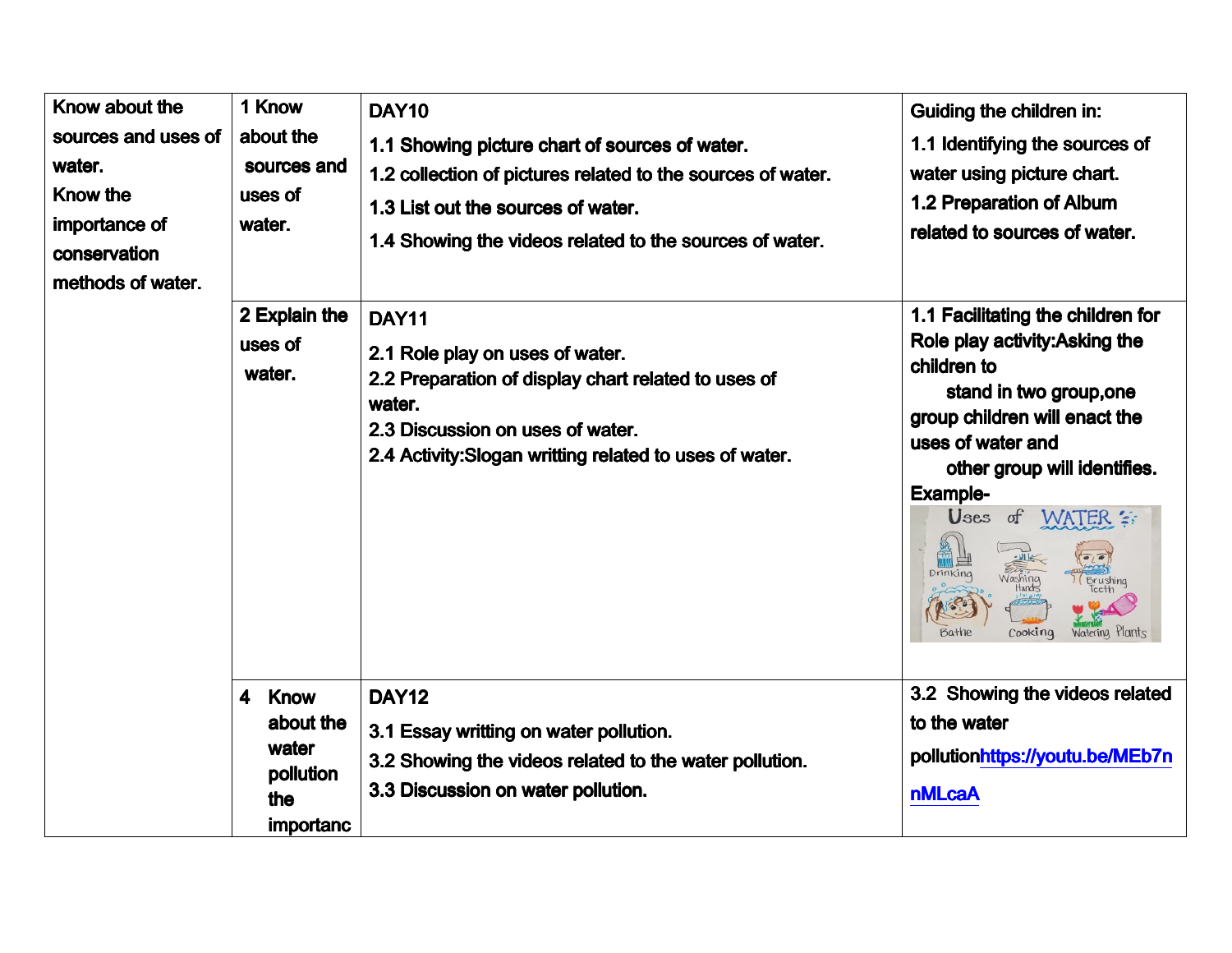|                                      | e of<br>conservat<br>ion<br>methods<br>of water. |                                                         |             |                                                                      |
|--------------------------------------|--------------------------------------------------|---------------------------------------------------------|-------------|----------------------------------------------------------------------|
| <b>Understand the</b>                | 1 Explain the                                    | <b>DAY 13</b>                                           |             | 1.1 Facilitating the children for<br>group discussion on the various |
| various stages of                    | various                                          | Showing the picture chart of various stages of<br>1,1   |             |                                                                      |
| agriculture and                      | stages of                                        | agriculture.                                            | stages of   | agriculture and methods of                                           |
| methods of                           | agriculture                                      | 1.2 Showing the picture chart of methods of irrigation. | irrigation. |                                                                      |
| irrigation.                          | and                                              | 1.3 Showing the videosrelated to the the various        |             |                                                                      |
| Recognize the                        | methods of                                       | stages of agriculture and methods of irrigation.        |             |                                                                      |
| modern and                           | irrigation.                                      | 1.4 Group discussion on the various stages of           |             |                                                                      |
| traditional methods                  |                                                  | agriculture and methods of irrigation.                  |             |                                                                      |
| of seed storage.                     | 2.Recognize                                      | <b>DAY 14</b>                                           |             | 2.1 Preparation of Album                                             |
|                                      | the                                              | 2.1 Picture collection related to the modern and        |             | related to the modern and                                            |
|                                      | modern and                                       | traditional methods of seed storage.                    |             | traditional methods of seed                                          |
|                                      | traditional                                      | 2.2 Group discussion on the modern and traditional      | storage.    |                                                                      |
|                                      | methods of                                       | methods of seed storage.                                |             |                                                                      |
|                                      | seed                                             | 2.3 Writes drawing of seed storage units.               |             |                                                                      |
|                                      | storage.                                         |                                                         |             |                                                                      |
| Know about the                       | 1 Know                                           | <b>DAY 15</b>                                           | 1.1         | <b>Practical activities on</b>                                       |
| components and<br>charecterestics of | about the                                        | 1.1Write the picture that shows the composition of air. |             | charecteristics of air:<br>Ex: air has weight.                       |
|                                      | components                                       | 1.2 Discussion on charecterestics of air.               |             |                                                                      |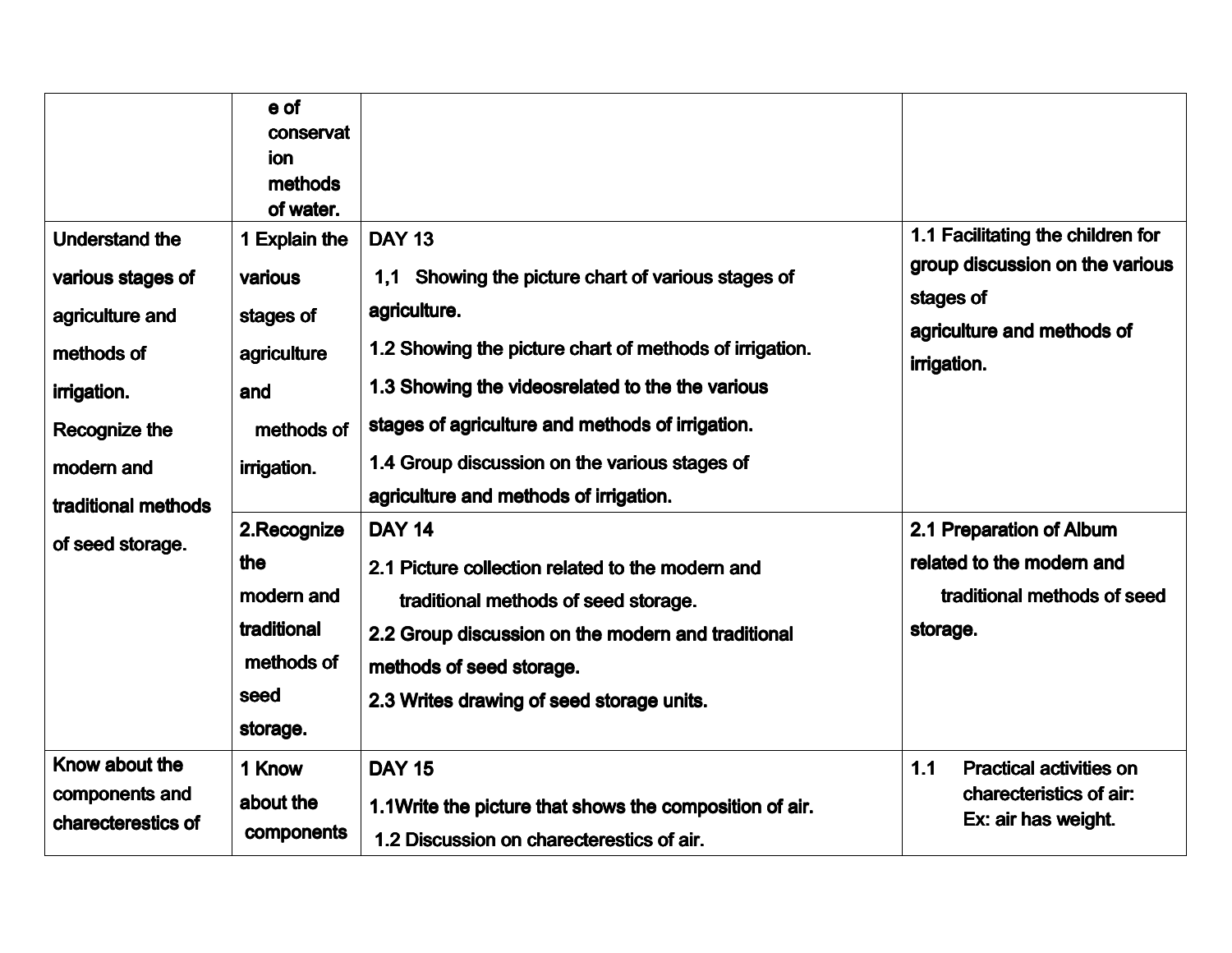| air.<br><b>Know the</b><br>importance of<br>conservation<br>methods of water.                                                                  | and<br>charecteresti<br>cs of<br>air.<br>2 Know<br>about the air<br>pollution.                 | 1.3 Practical activities on charecteristics of air.<br><b>DAY 16</b><br>2.1 Discussion on air pollution.<br>2.2 Essay writting on air pollution.<br>2.3 Showing the videos related to the air pollution.<br>2.3 Air pollution drawing.         | 2.1 Group discussion on air<br>pollution.<br>2.2 Guiding the children to<br>present written drawing on air<br>pollution.                            |
|------------------------------------------------------------------------------------------------------------------------------------------------|------------------------------------------------------------------------------------------------|------------------------------------------------------------------------------------------------------------------------------------------------------------------------------------------------------------------------------------------------|-----------------------------------------------------------------------------------------------------------------------------------------------------|
| Know about the<br>organ systems of<br>human body.<br>Know about the<br>organs of<br>theRespiratory<br>system, Circulatory<br>system, Digestive | 1Know about<br>the<br>organs of the<br><b>Respiratory</b><br>system<br>and their<br>functions. | <b>DAY 17</b><br>1.1<br>Showing the picture chart of Respiratory system.<br>1.2<br>Preparing model of Respiratory system.<br>1.3<br>Showing the videos related to the Respiratory<br>system.<br>Draw the diagram of Respiratory system.<br>1.4 | 1,1 List out the organs of the<br><b>Respiratory system and their</b><br>functions by<br>showing the picture chart of<br><b>Respiratory system.</b> |
| system, Excretory<br>systemand their<br>functions.<br><b>Know about</b><br>maintaining the                                                     | 2 Know<br>about the<br>organs of<br>the<br><b>Circulatory</b>                                  | <b>DAY 18</b><br>2.1<br>Showing the picture chart of Circulatory<br>system.<br>Preparing model of Heart.<br>2.2<br>2.3<br>Showing the videos related to the Circulatory                                                                        | 2.2 Preparation of soil Heart<br>model.<br>List out the organs of the<br>Circulatorysystem and their<br>functions by                                |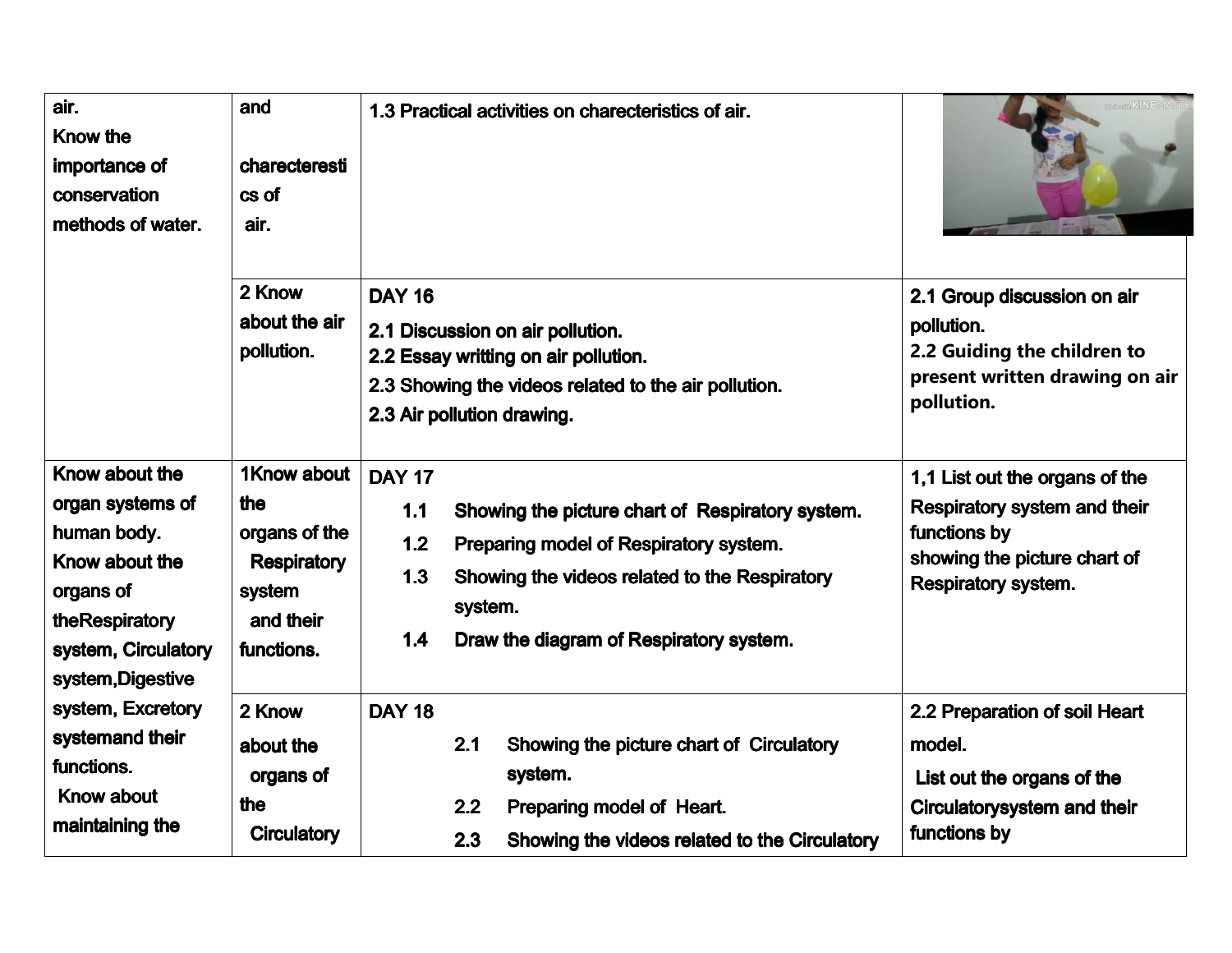| good health of<br>organs through<br>good habits. | system<br>and their<br>functions.                                                                     | system.<br>2.4<br>Draw the diagram of Circulatory system.                                                                                                                                                             | showing the videos<br>relatedCirculatorysystem.                                                                                                               |
|--------------------------------------------------|-------------------------------------------------------------------------------------------------------|-----------------------------------------------------------------------------------------------------------------------------------------------------------------------------------------------------------------------|---------------------------------------------------------------------------------------------------------------------------------------------------------------|
|                                                  | <b>3Know about</b><br>the<br>organs of<br>the<br><b>Digestive</b><br>system<br>and their<br>functions | <b>DAY19</b><br>3.1 Showing the picture chart of Digestive system.<br>3.2 Preparing model of Digestive system.<br>3.3 Showing the videos related to the Digestive system.<br>3.4 Draw the diagram of Digestive system | 3.3. List out the organs of the<br>Digestive system and their<br>functions by showing the videos<br>related Digestive system.<br>https://youtu.be/do-qqXy9W1M |
|                                                  | 4Know about<br>the<br>organs of<br>the<br><b>Excretory</b><br>system<br>and their<br>functions        | <b>DAY20</b><br>4. 1 Showing the picture chart of Excretory system.<br>4.2 Preparing model of Excretory system.<br>4.3 Showing the videos related to the Excretory system.<br>4.4 Draw the diagram of system.         | 4.1 List out the organs of the<br><b>Excretory system and their</b><br>functions by<br>showing the picture chart of<br><b>Excretory system.</b>               |
|                                                  | <b>Maintaini</b><br>1<br>ng the<br>good<br>health of                                                  | <b>DAY 21</b><br>5.1 Discussion on maintaining the good health of organs<br>through good habits.                                                                                                                      | 5.1. Guiding the children to<br>discussion on maintaining<br>the good health<br>of organs through good                                                        |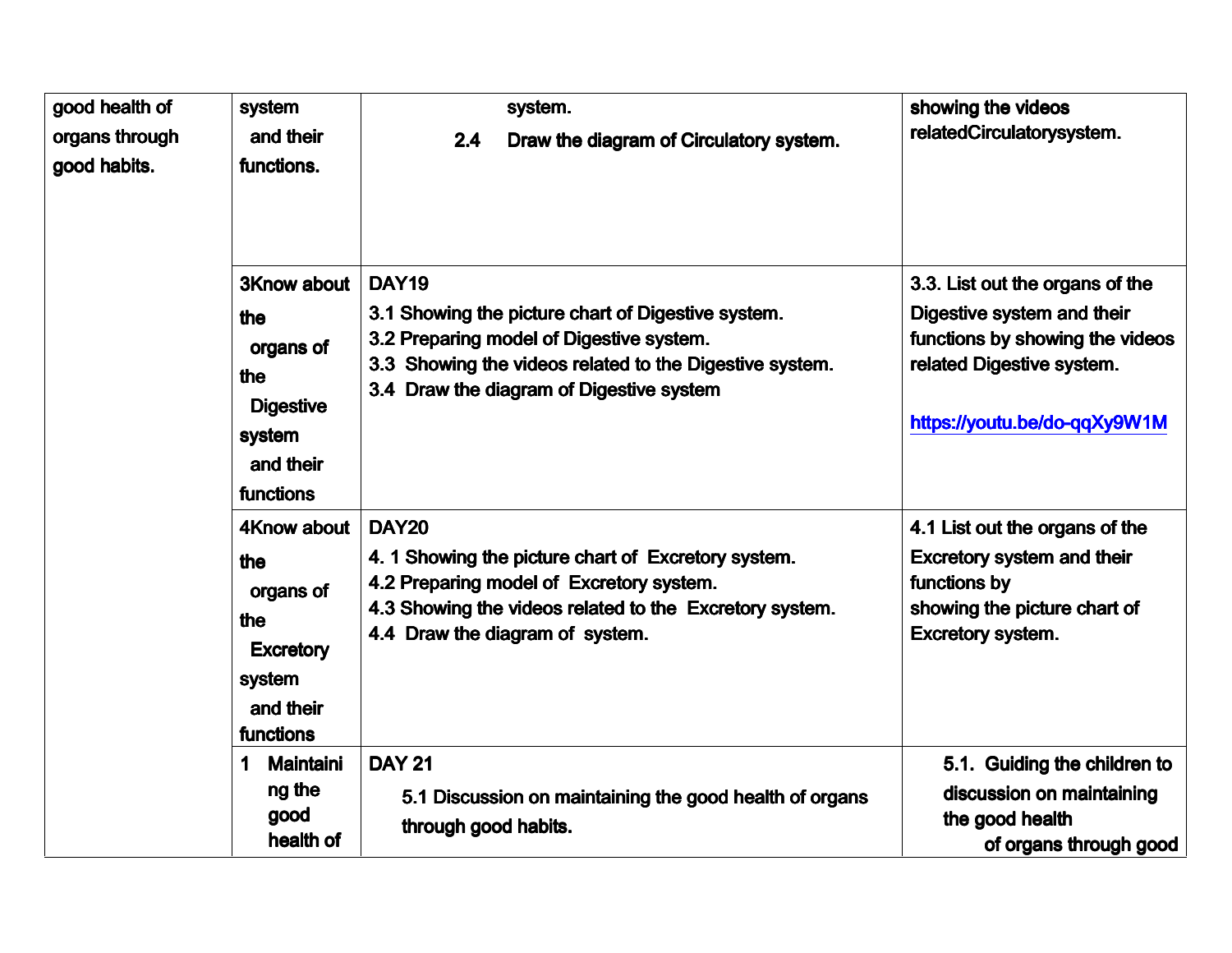|                                                                                                            |                | organs<br>through<br>good<br>habits.                         |                                    | 5.2 Activity: Que-Ans<br>5.3 Showing the videos related to maintaining the good<br>health of organs<br>through good habits.                                                                                                                                      |                            | habits.                                                                                                                                                                                |
|------------------------------------------------------------------------------------------------------------|----------------|--------------------------------------------------------------|------------------------------------|------------------------------------------------------------------------------------------------------------------------------------------------------------------------------------------------------------------------------------------------------------------|----------------------------|----------------------------------------------------------------------------------------------------------------------------------------------------------------------------------------|
| Know the sources of<br>food and nutrients in<br>food.<br><b>Understand the</b><br>changing food<br>habits. | the<br>food    | 1 Recognize<br>sources of<br>and<br>availability of<br>food. | <b>DAY22</b><br>1.1<br>1.2<br>1.3  | List out the food materials from plant source and animal<br>source.<br>Showing the picture chart of food materials available<br>from plant source and animal source.<br>Collection of pictures related to food materials from plant<br>source and animal source. | 1.4                        | <b>Preparation of Album</b><br>related to the pictures of<br>food materials from plant<br>source and animal<br>source.                                                                 |
| <b>Understand the term</b><br>food wastage and<br>the methods to<br>preserve it.                           | $\overline{2}$ | <b>Know the</b><br>nutrients<br>in food.                     | <b>DAY23</b><br><b>Nutrients.</b>  | 2.1 Priparation of table related to food<br>material and itsnutrients<br>2.2 Activity: Food I ate-nutrients in it.<br>2.3 Role play: Children acts as                                                                                                            | <b>Nutrients.</b><br>rice. | 2.3 Role play: Children acts as<br>Ex: I am a Carbohydrate, I will<br>give you energy, I am rich in                                                                                    |
|                                                                                                            | 3              | <b>Understa</b><br>nd the<br>changing<br>food<br>habits.     | <b>DAY24</b><br>habits.<br>habits. | 3.1 Discussion on change in food<br>3.2 Asking questions on changing food<br>3.3 Showing the videos related to the                                                                                                                                               | 3.1                        | <b>Facilitating the children for</b><br>group discussion onchange in<br>food habits.<br>Guiding the children to not<br>eat road side food and to eat<br>more fruits<br>and vegetables. |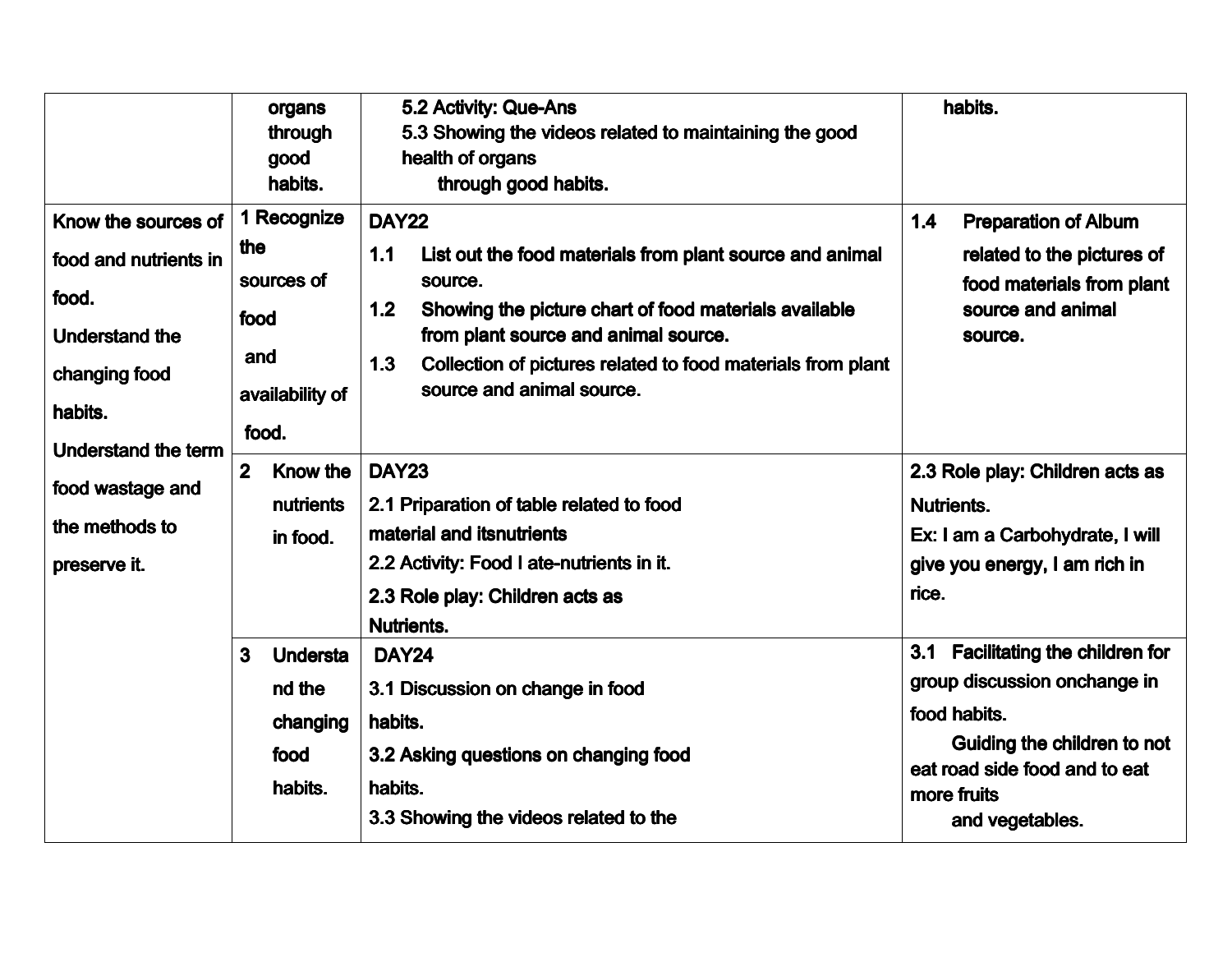|                                                                           |                                                                                           | change in food habits.                                                                                                                                                                                                                                                                         |                                                                                                                                                                    |
|---------------------------------------------------------------------------|-------------------------------------------------------------------------------------------|------------------------------------------------------------------------------------------------------------------------------------------------------------------------------------------------------------------------------------------------------------------------------------------------|--------------------------------------------------------------------------------------------------------------------------------------------------------------------|
|                                                                           | <b>4Understand</b><br>the<br>term food<br>wastage<br>and<br>themethods<br>to preserve it. | <b>DAY 25</b><br>4.1 Showing the videos related to the<br>food wastage and the methods to<br>preserve it.<br>4.2 Activity: What can I do to preserve<br>the food.<br>4.3 Collecting the articals published in<br>news papers related to the food<br>wastage and the methods to<br>preserve it. | 1.2<br>Helping the children to<br>recall the many food<br>wasting circumstances<br>like marriage, festivals, fair<br>etcand discuss the<br>methods to preserve it. |
| <b>Know about Dealing</b><br>with Garbage and<br>other Healthy<br>habits. | 1 Explain<br>about<br><b>Dealing with</b><br>Garbage.                                     | <b>DAY 26</b><br>1.1<br>Group discussion on Dealing with Garbage.<br>1.2<br>Slogan writting.<br>1.3<br>Showing the videos related to the Garbage<br>management.<br>1.4<br>Chindren converation on Garbage management.                                                                          | 1.1<br><b>Encouraging the children</b><br>to discuss and give<br>suitable suggestions<br>about Garbage<br>management in the<br>house and school in two<br>groups.  |
|                                                                           | $\overline{2}$<br><b>Know</b><br>about<br>using<br>ECO-<br>friendly                       | <b>DAY 27</b><br>2.1<br>Craft work on using ECO-friendly materials instead of<br>plastics.<br>2.2<br>Group discussion on using ECO-friendly materials                                                                                                                                          | 2.1 Facilitating the children to<br>prepare ECO-friendly hand<br>bags using paper,<br>cloth,gum,thread,nail,scissors                                               |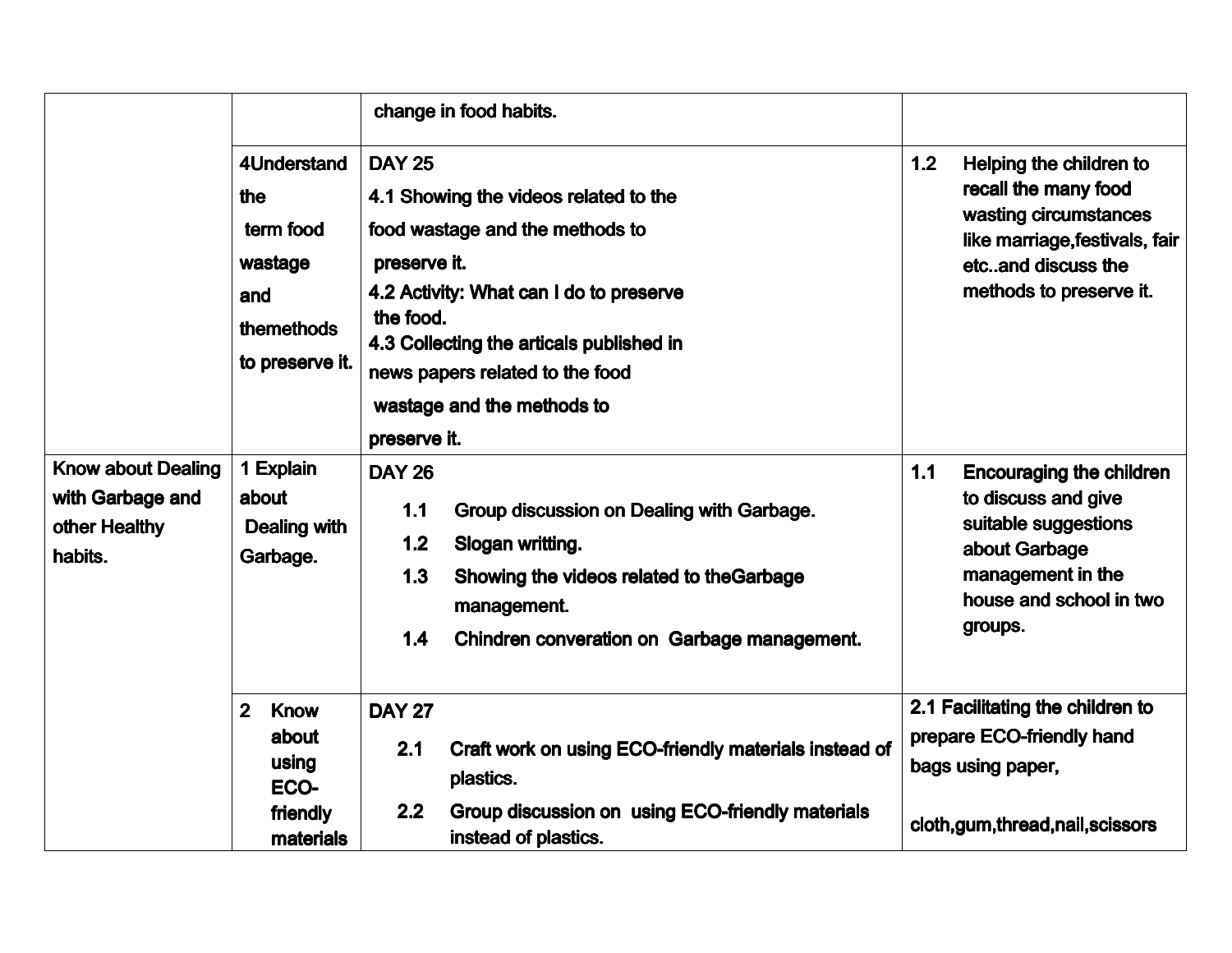|                                                                                                                             | instead of<br>plastics.                       | 2.3<br>List out the ECO-friendly materials used instead of<br>plastics.                                                                                                                                                                                       | etc Encouraging the children to<br><b>use</b><br><b>ECO-friendly hand bags in</b><br>day- to- day life.                                                                                                                                                                                                                                        |
|-----------------------------------------------------------------------------------------------------------------------------|-----------------------------------------------|---------------------------------------------------------------------------------------------------------------------------------------------------------------------------------------------------------------------------------------------------------------|------------------------------------------------------------------------------------------------------------------------------------------------------------------------------------------------------------------------------------------------------------------------------------------------------------------------------------------------|
| Know about the sun<br>and its family.                                                                                       | 1Know about<br>the<br>sun and its<br>family.  | <b>DAY 28</b><br>1.1<br>Draw the Solar system model using chalk or colour<br>powder.<br>Showing the videos related to the Sun and its family.<br>1.2<br>1.3<br>Explaining about the Solar system using its model.<br>1.4<br>Draw the diagram of Solar system. | 1.1<br><b>Encouraging the children</b><br>to draw the Solar system<br>model using chalk or<br>colour powder in the<br>school primisses.<br>Guiding the children to<br>1.2<br>watch the videos related<br>to the Sun and its family.<br>https://youtu.be/libKVRa01L8<br>1.4 Encouraging the children<br>to draw the diagram of Solar<br>system. |
| <b>Understand the</b><br>different forms of<br>energy.<br>Recognize the<br>change of energy<br>from one form to<br>another. | 1 Knowthe<br>different<br>forms of<br>energy. | <b>DAY 29.</b><br>1.1<br>List out the different forms of energy.<br>1.2<br>Identifies the different forms of energy.<br>1.3<br>Discussion on different forms of energy.                                                                                       | 1.1<br>Helping the children to list<br>out the different forms of<br>energy.<br><b>Facilitating the children to</b><br>1.2<br>see the chart of the different<br>forms of<br>energy.                                                                                                                                                            |